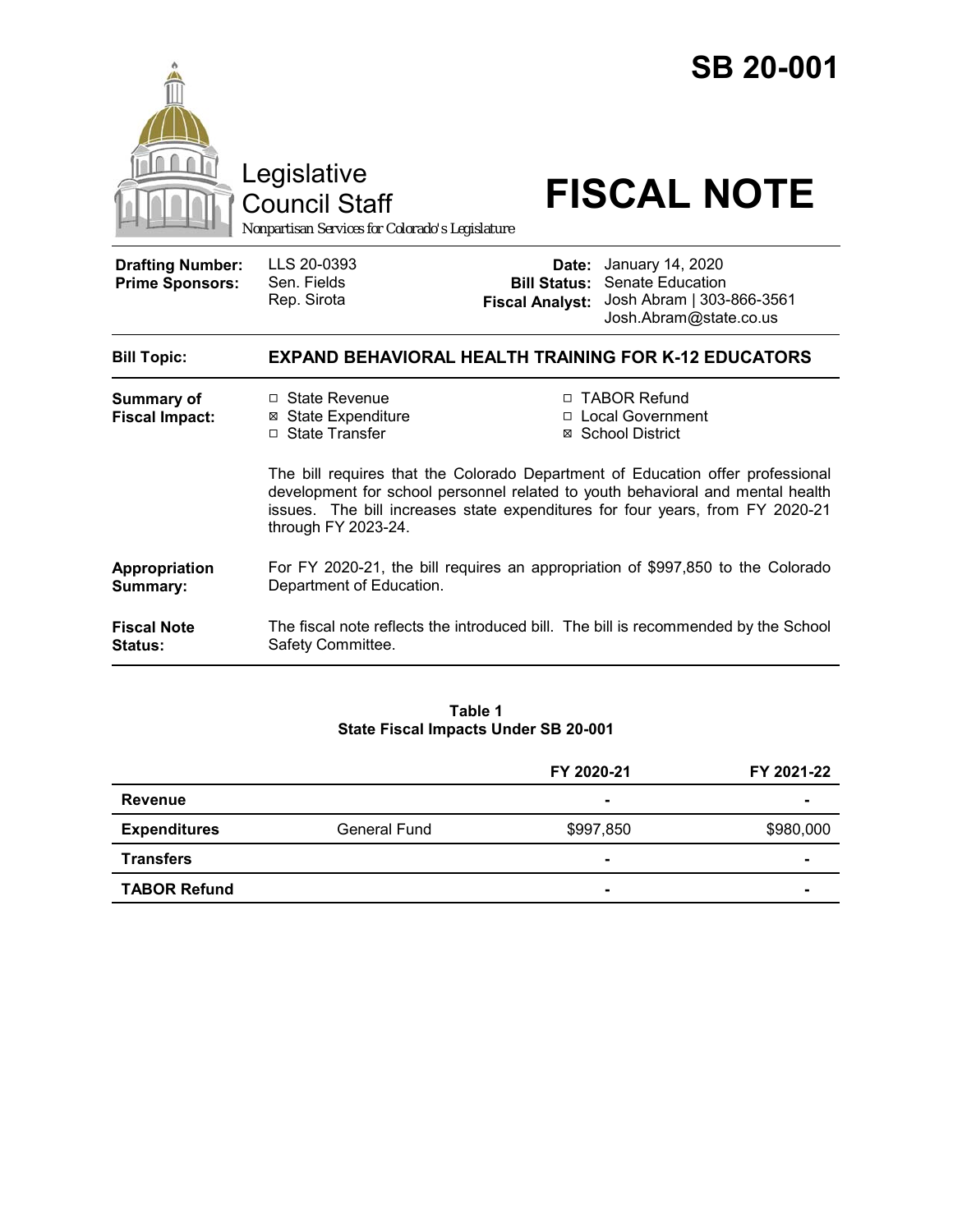January 14, 2020

#### **Summary of Legislation**

The bill requires that the Colorado Department of Education (CDE) offer a train-the-trainer program for employees of local education providers (LEPs) to prepare participants to teach a youth behavioral and mental health training course to other employees. The program must be designed to improve overall school climate and promote youth behavioral and mental health. Participation in the program is voluntary; neither the CDE nor an LEP may compel an employee to participate.

The CDE may enter into an agreement with an outside organization to provide the training program if that organization has experience providing evidence-based youth behavioral and mental health train-the-trainer programs. CDE must evaluate the effectiveness of the program and include a summary of the evaluation and any recommendations for program changes in the department's annual SMART Act presentation to the education committees of reference of the state legislature.

The bill requires that the General Assembly annually appropriate up to \$1.0 million in each fiscal year for the program. The bill is repealed June 30, 2024

## **Data and Assumptions**

The cost estimate in the State Expenditures section is based on the following data and assumptions:

- According to research conducted by the CDE, train-the trainer programs meeting the bill's requirements vary in cost from \$1,000 to \$2,500 per participant.
- Demand for professional development related to youth behavioral health exceeds supply across the state and locally, when offered.
- Some existing train-the-trainer programs related to youth behavioral health include: Youth Mental Health First Aid (\$1,000 per participant) and Neurosequential Model of Trauma-Informed Care (\$2,000 per participant).
- Anticipated annual demand for this type of professional development range from 1,000 to 1,500 school-based employees each year.
- This fiscal note assumes 650 annual participants for train-the-trainer behavioral health programs in the first two fiscal years.
- Following FY 2021-22, train-the-trainer programs may experience less demand as the trainers deliver these professional development programs in schools and districts.

#### **State Expenditures**

Beginning in FY 2020-21, the bill is expected to increase state General Fund expenditures by about \$1.0 million annually. New expenditures are displayed in Table 2 and discussed below.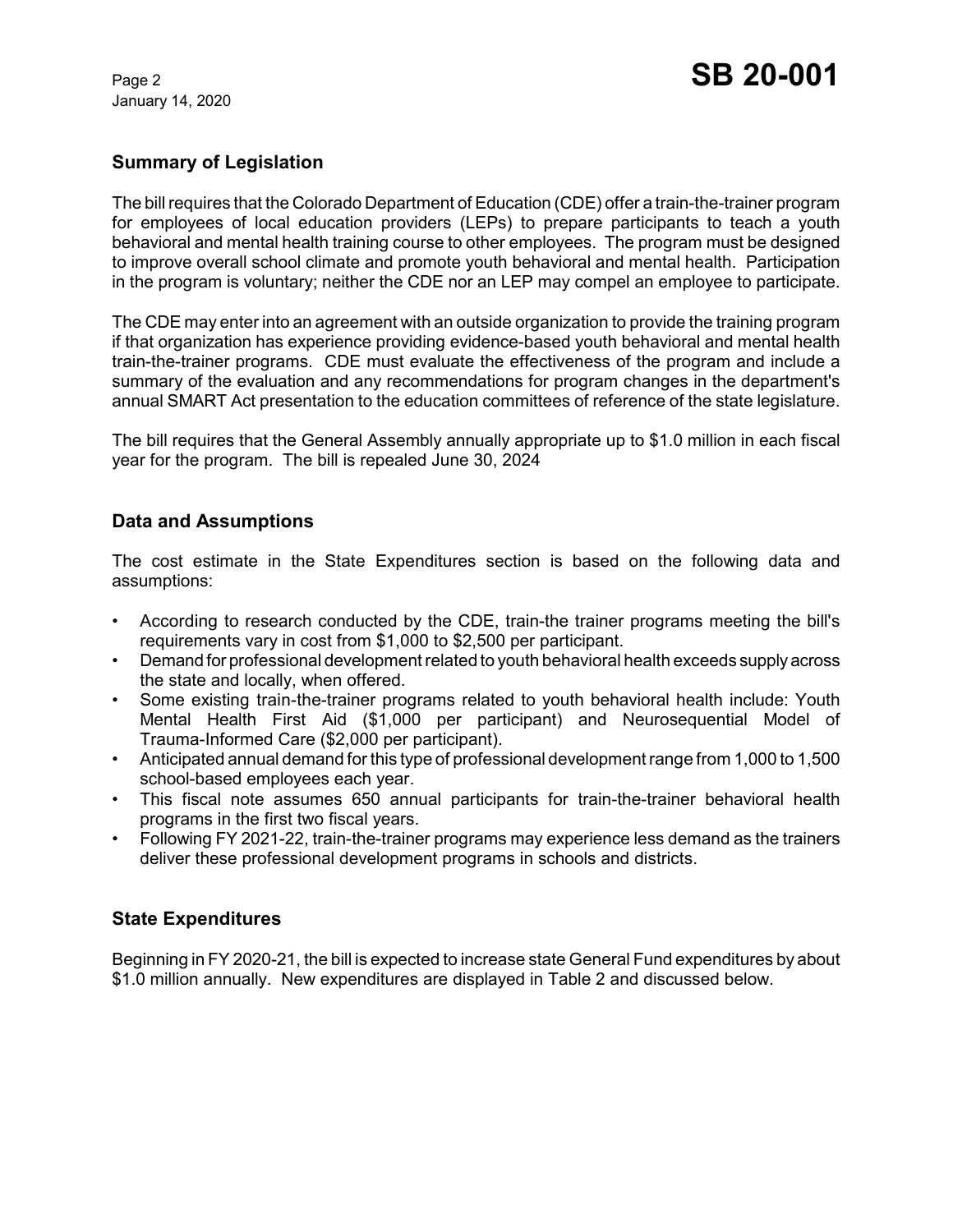**Table 2 Expenditures Under SB 20-001**

|                                      | FY 2020-21 | FY 2021-22 |
|--------------------------------------|------------|------------|
| <b>Department of Education</b>       |            |            |
| Administrative Costs - RFP           | \$17,850   |            |
| Train-the-Trainer Programs           |            |            |
| Mental Health First Aid              | \$280,000  | \$280,000  |
| Neurosequential Trauma-Informed Care | \$700,000  | \$700,000  |
| <b>Total Cost</b>                    | \$997,850  | \$980,000  |

**Colorado Department of Education.** As discussed in the Data and Assumptions section, initial costs for CDE to contract for and provide train-the-trainer programs are expected to increase state expenditures for the department in the following areas:

- **•** *Administrative costs request for proposals (RFP).* Selecting outside organizations to provide professional development is anticipated to increase costs in the CDE to execute the RFP process and manage the vendor contracts. The average hourly rate for program staff in the purchasing department is estimated at \$51 per hour (salary and benefits), and the average RFP takes about two months (350 hours) to process for a total of \$17,850 in FY 2020-21 only.
- *Professional development for LEPs.* Paying the participant fee for professional development is the largest cost component of the bill. Assuming 650 participants annually across the two known train-the-trainer programs providing professional development in behavioral health issues, costs increase at CDE by about \$980,000 annually.

#### **School District Impact**

Schools and districts that choose to accept professional development from the department also have expenses to provide professional development days for staff, including in some cases the cost to employ substitutes for missed instructional days.

#### **Effective Date**

The bill takes effect upon signature of the Governor, or upon becoming law without his signature.

#### **State Appropriations**

For FY 2020-21, the bill requires a General Fund appropriation of \$997,850 to the Colorado Department of Education.